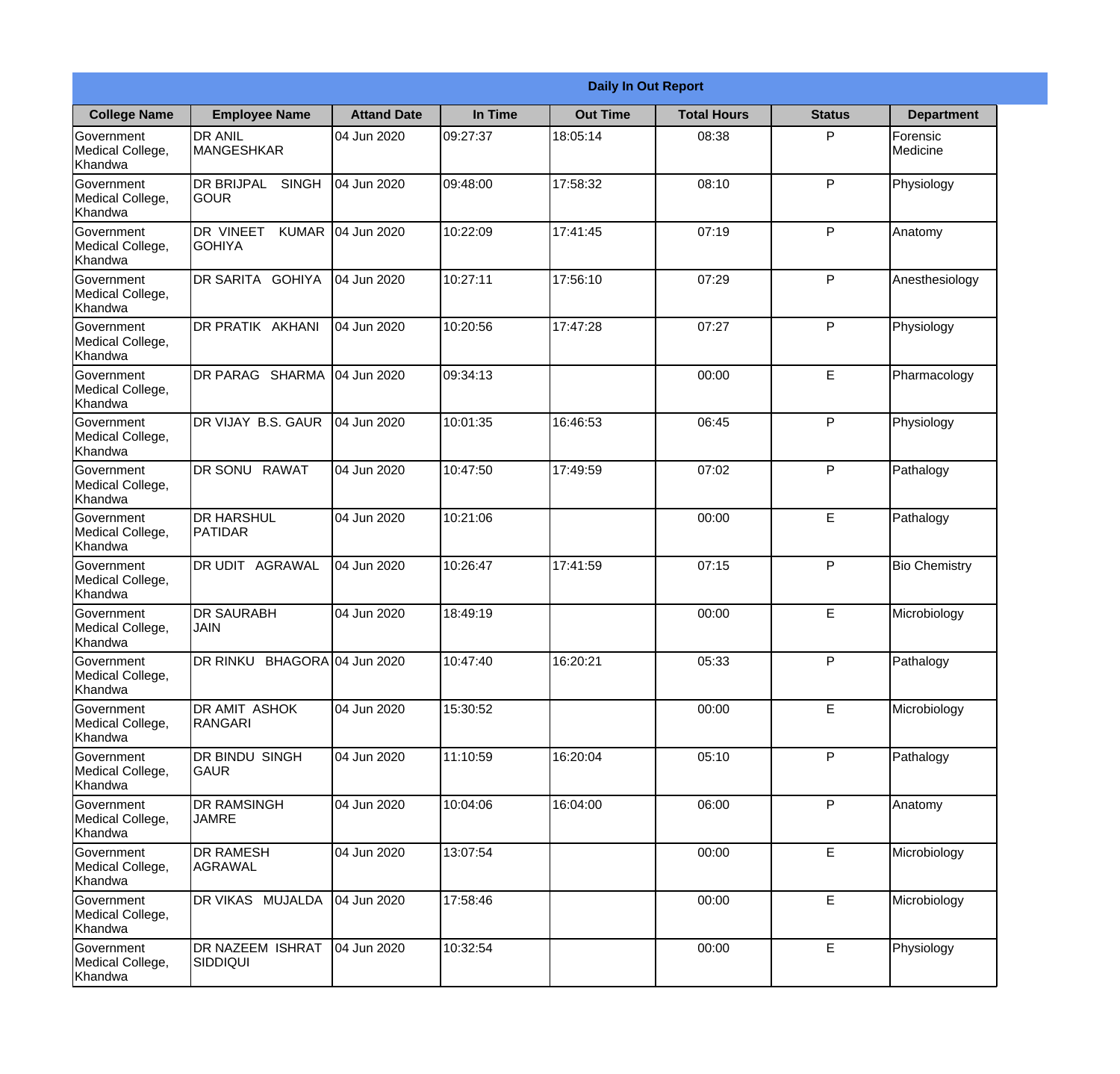| <b>Designation</b>                  | <b>Category</b> |
|-------------------------------------|-----------------|
| Assistant Professor   Para Clinical |                 |
| Demonstrator/Tutor   Non Clinical   |                 |
| Professor                           | Non Clinical    |
| Professor                           | Clinical        |
| Assistant Professor   Non Clinical  |                 |
| Professor                           | Para Clinical   |
| Associate Professor Non Clinical    |                 |
| Demonstrator/Tutor   Para Clinical  |                 |
| Assistant Professor   Para Clinical |                 |
| Associate Professor Non Clinical    |                 |
| Associate Professor Para Clinical   |                 |
| Assistant Professor   Para Clinical |                 |
| Professor                           | Para Clinical   |
| Associate Professor Para Clinical   |                 |
| Demonstrator/Tutor   Non Clinical   |                 |
| <b>Assistant Professor</b>          | Para Clinical   |
| Demonstrator/Tutor   Para Clinical  |                 |
| Professor                           | Non Clinical    |

## **Daily In Out Report**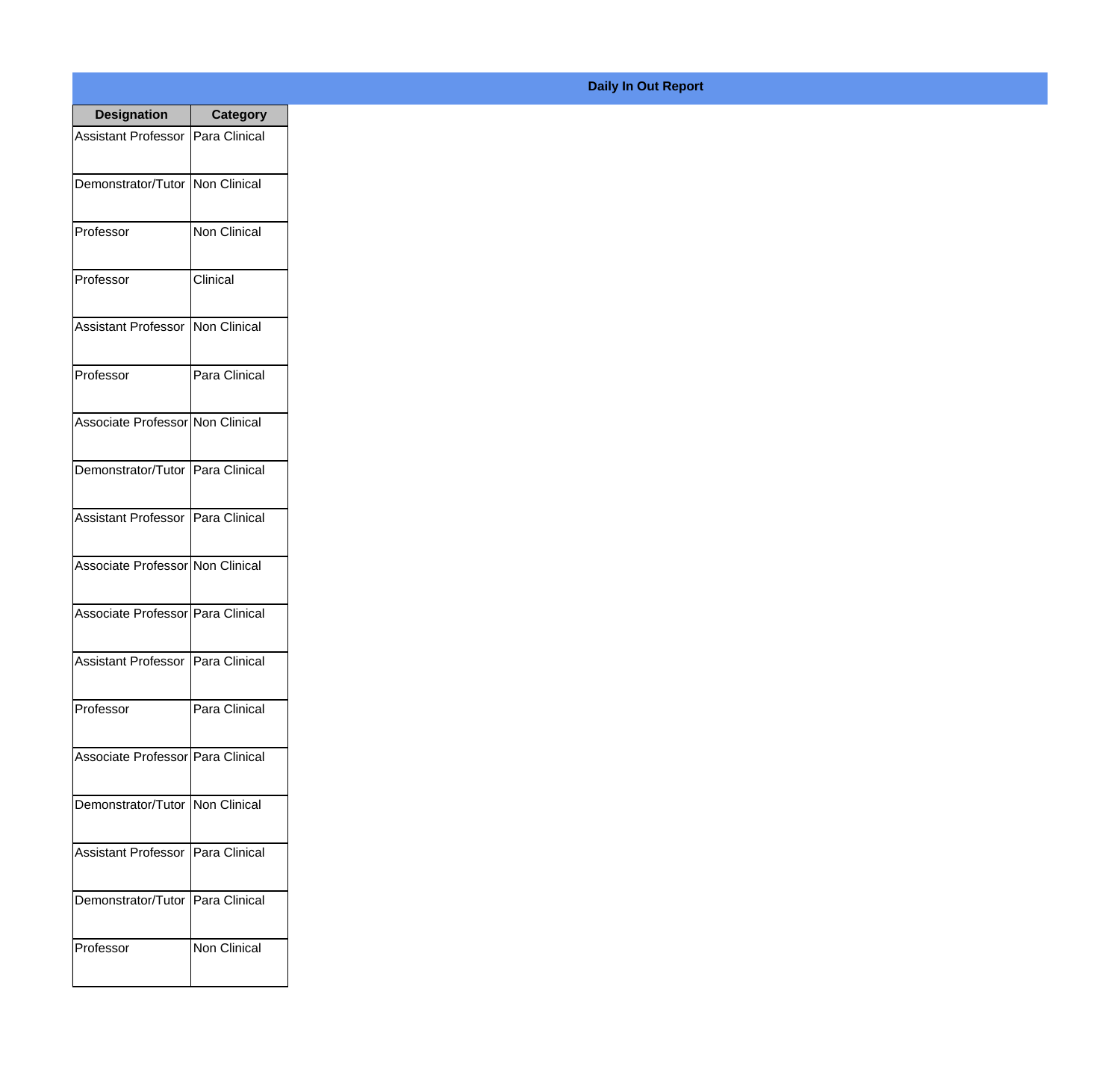|                                                  |                                                       |             |          |          | <b>Daily In Out Report</b> |              |                                           |
|--------------------------------------------------|-------------------------------------------------------|-------------|----------|----------|----------------------------|--------------|-------------------------------------------|
| Government<br>Medical College,<br>Khandwa        | DR RAJEEV VIJAY<br><b>JOSHI</b>                       | 04 Jun 2020 | 08:46:11 | 17:42:07 | 08:56                      | $\mathsf{P}$ | Anatomy                                   |
| Government<br>Medical College,<br>Khandwa        | <b>DR DWARKA</b><br><b>PRASAD GOTHRE</b>              | 04 Jun 2020 | 09:46:08 |          | 00:00                      | E            | <b>Bio Chemistry</b>                      |
| <b>Government</b><br>Medical College,<br>Khandwa | <b>DR SOURYAKANT</b><br>VARANDANI                     | 04 Jun 2020 | 11:29:07 |          | 00:00                      | E            | Community<br>Medicine                     |
| <b>Government</b><br>Medical College,<br>Khandwa | DR LEENA PARIHAR                                      | 04 Jun 2020 | 11:50:22 | 16:36:22 | 04:46                      | P            | Community<br>Medicine                     |
| Government<br>Medical College,<br>Khandwa        | <b>MR PIYUSH KUMAR</b><br><b>MISHRA</b>               | 04 Jun 2020 | 11:06:25 | 18:52:01 | 07:46                      | P            | Community<br>Medicine                     |
| Government<br>Medical College,<br>Khandwa        | DR PRAMILA VERMA 04 Jun 2020                          |             | 14:30:19 |          | 00:00                      | E            | Paediatrics                               |
| <b>Government</b><br>Medical College,<br>Khandwa | <b>DR DURGESH</b><br>SONARE                           | 04 Jun 2020 | 11:09:56 |          | 00:00                      | E            | Dermatology, Ven<br>ereology &<br>Leprosy |
| <b>Government</b><br>Medical College,<br>Khandwa | DR RAKESH KUMAR<br><b>SHIVHARE</b>                    | 04 Jun 2020 | 10:45:59 | 18:19:12 | 07:34                      | $\mathsf{P}$ | Microbiology                              |
| Government<br>Medical College,<br>Khandwa        | <b>DR GARIMA</b><br><b>AGRAWAL VARSHNEY</b>           | 04 Jun 2020 | 14:29:00 |          | 00:00                      | E            | Paediatrics                               |
| <b>Government</b><br>Medical College,<br>Khandwa | <b>DR SIDDHARTH</b><br><b>BANODE</b>                  | 04 Jun 2020 | 08:33:52 | 18:05:51 | 09:32                      | P            | Pharmacology                              |
| <b>Government</b><br>Medical College,<br>Khandwa | <b>DR PRIYA KAPOOR</b><br>KAPOOR                      | 04 Jun 2020 | 10:15:08 | 18:04:02 | 07:49                      | P            | Pathalogy                                 |
| Government<br>Medical College,<br>Khandwa        | <b>DR SAPNA</b><br><b>MAHESHRAM</b>                   | 04 Jun 2020 | 14:30:40 | 18:26:42 | 03:56                      | P            | Community<br>Medicine                     |
| Government<br>Medical College,<br>Khandwa        | <b>DR RAJENDRA</b><br><b>SINGH MANDLOI</b>            | 04 Jun 2020 | 09:47:12 | 17:58:39 | 08:11                      | P            | <b>Bio Chemistry</b>                      |
| Government<br>Medical College,<br>Khandwa        | <b>DR SEEMA</b><br><b>SUDHAKARRAO</b><br><b>SUTAY</b> | 04 Jun 2020 | 11:06:44 |          | 00:00                      | E            | Forensic<br>Medicine                      |
| Government<br>Medical College,<br>Khandwa        | <b>DR AJAY</b><br>NARWARIYA                           | 04 Jun 2020 | 10:21:55 |          | 00:00                      | E            | Microbiology                              |
| Government<br>Medical College,<br>Khandwa        | DR SHAIKH M.KHALIQ 04 Jun 2020                        |             | 11:08:56 |          | 00:00                      | E            | <b>Bio Chemistry</b>                      |
| Government<br>Medical College,<br>Khandwa        | <b>DR RAJU</b>                                        | 04 Jun 2020 | 11:59:16 |          | 00:00                      | E            | Forensic<br>Medicine                      |
| Government<br>Medical College,<br>Khandwa        | <b>DR MAHENDRA</b><br>PANWAR                          | 04 Jun 2020 | 09:41:01 |          | 00:00                      | E            | Orthopaedics                              |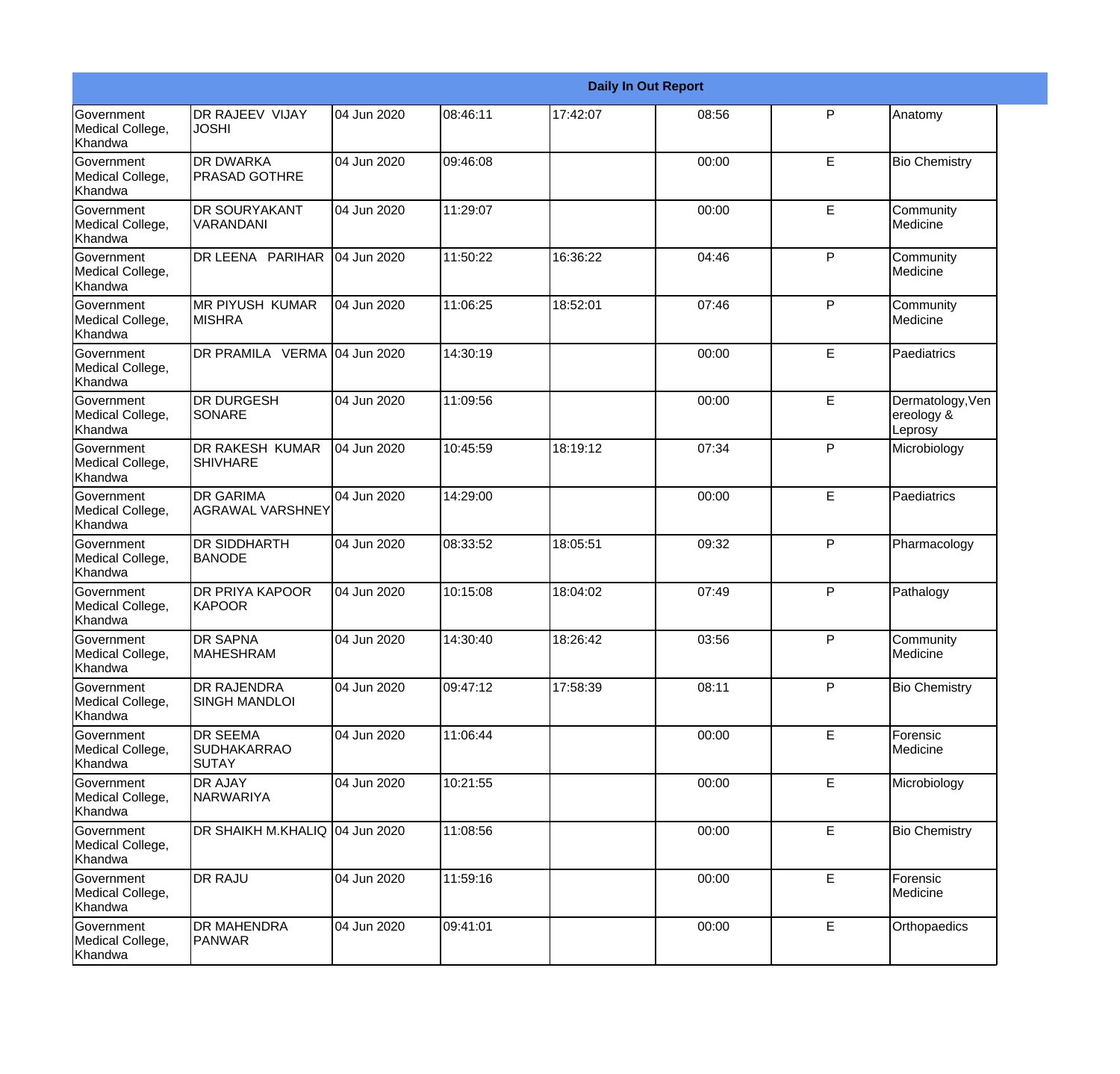| Assistant Professor Non Clinical  |               |
|-----------------------------------|---------------|
| Demonstrator/Tutor Non Clinical   |               |
|                                   |               |
| Demonstrator/Tutor Para Clinical  |               |
| Assistant Professor Para Clinical |               |
| Statistician                      | Para Clinical |
| Professor                         | Clinical      |
| Assistant Professor Clinical      |               |
| Demonstrator/Tutor Para Clinical  |               |
|                                   |               |
| Associate Professor Clinical      |               |
| Associate Professor Para Clinical |               |
| Demonstrator/Tutor Para Clinical  |               |
| Associate Professor Para Clinical |               |
| Demonstrator/Tutor Non Clinical   |               |
|                                   |               |
| Professor                         | Para Clinical |
| Demonstrator/Tutor Para Clinical  |               |
| Professor                         | Non Clinical  |
| Demonstrator/Tutor Para Clinical  |               |
| Assistant Professor Clinical      |               |
|                                   |               |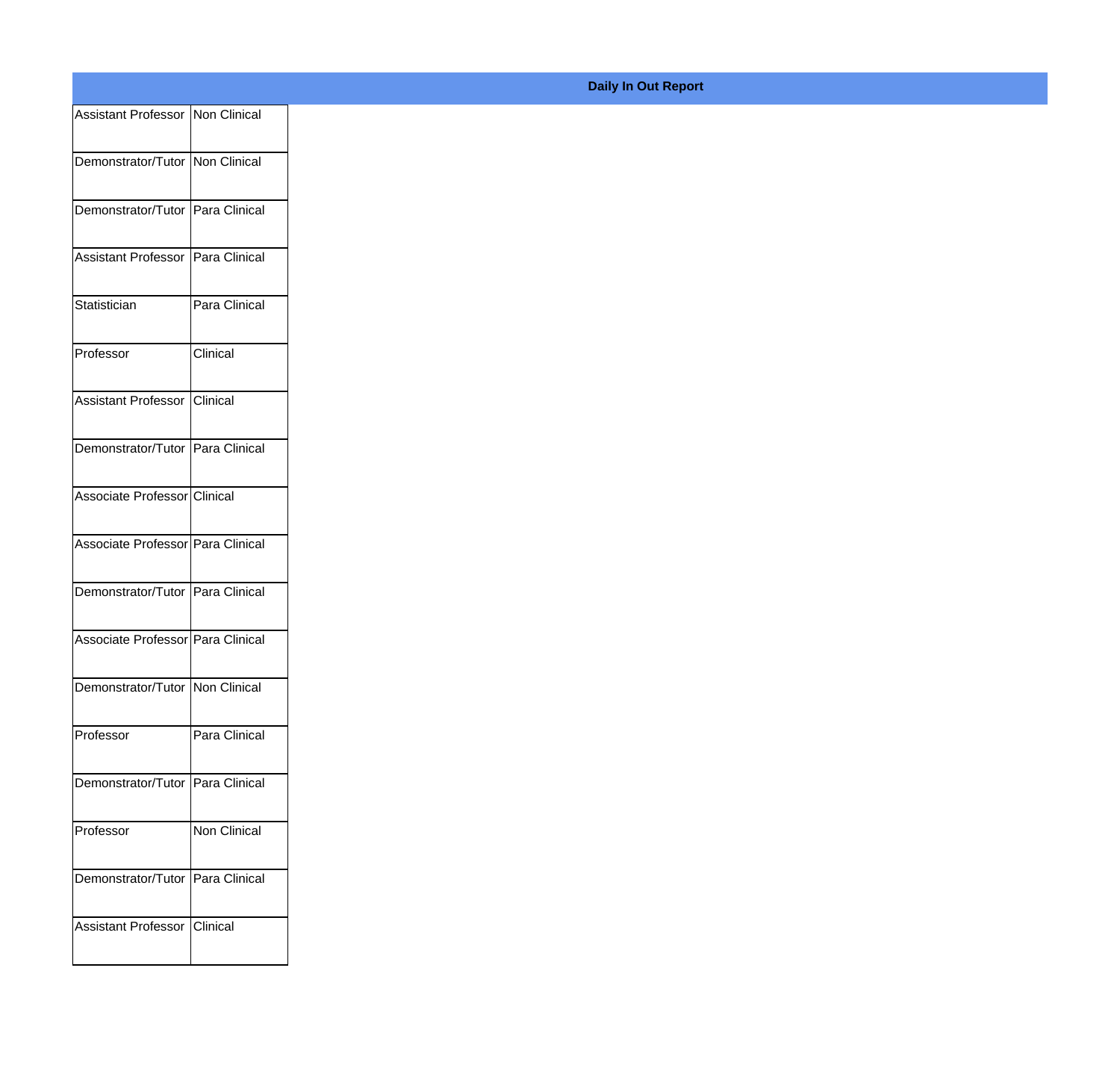|                                           |                                           |             |          |          | <b>Daily In Out Report</b> |   |                             |
|-------------------------------------------|-------------------------------------------|-------------|----------|----------|----------------------------|---|-----------------------------|
| Government<br>Medical College,<br>Khandwa | <b>DR SITARAM</b><br><b>SOLANKI</b>       | 04 Jun 2020 | 10:07:35 | 17:53:12 | 07:46                      | P | Forensic<br>Medicine        |
| Government<br>Medical College,<br>Khandwa | <b>DR RANJEET</b><br><b>BADOLE</b>        | 04 Jun 2020 | 10:46:44 |          | 00:00                      | E | <b>General Medicine</b>     |
| Government<br>Medical College,<br>Khandwa | <b>DR ASHOK</b><br><b>BHAUSAHEB NAJAN</b> | 04 Jun 2020 | 17:56:19 |          | 00:00                      | E | Forensic<br>Medicine        |
| Government<br>Medical College,<br>Khandwa | <b>DR SANGEETA</b><br><b>CHINCHOLE</b>    | 04 Jun 2020 | 10:57:48 |          | 00:00                      | E | Physiology                  |
| Government<br>Medical College,<br>Khandwa | DR NEERAJ KUMAR                           | 04 Jun 2020 | 09:00:49 |          | 00:00                      | E | Dentisry                    |
| Government<br>Medical College,<br>Khandwa | DR VIJAY NAYAK                            | 04 Jun 2020 | 08:34:12 | 18:05:43 | 09:31                      | P | Anatomy                     |
| Government<br>Medical College,<br>Khandwa | DR SUNIL BAJOLIYA                         | 04 Jun 2020 | 16:03:40 |          | 00:00                      | E | OTO-Rhiono-<br>Laryngology  |
| Government<br>Medical College,<br>Khandwa | DR NISHA MANDLOI<br>PANWAR                | 04 Jun 2020 | 09:41:15 | 16:21:56 | 06:40                      | P | Obstetrics &<br>Gynaecology |
| Government<br>Medical College,<br>Khandwa | <b>DR SATISH</b><br><b>CHANDEL</b>        | 04 Jun 2020 | 11:12:39 |          | 00:00                      | E | Pharmacology                |
| Government<br>Medical College,<br>Khandwa | <b>DR JITENDRA</b><br><b>AHIRWAR</b>      | 04 Jun 2020 | 14:13:07 |          | 00:00                      | E | Pathalogy                   |
| Government<br>Medical College,<br>Khandwa | <b>DR MUKTESHWARI</b><br><b>GUPTA</b>     | 04 Jun 2020 | 09:43:53 |          | 00:00                      | E | Pharmacology                |